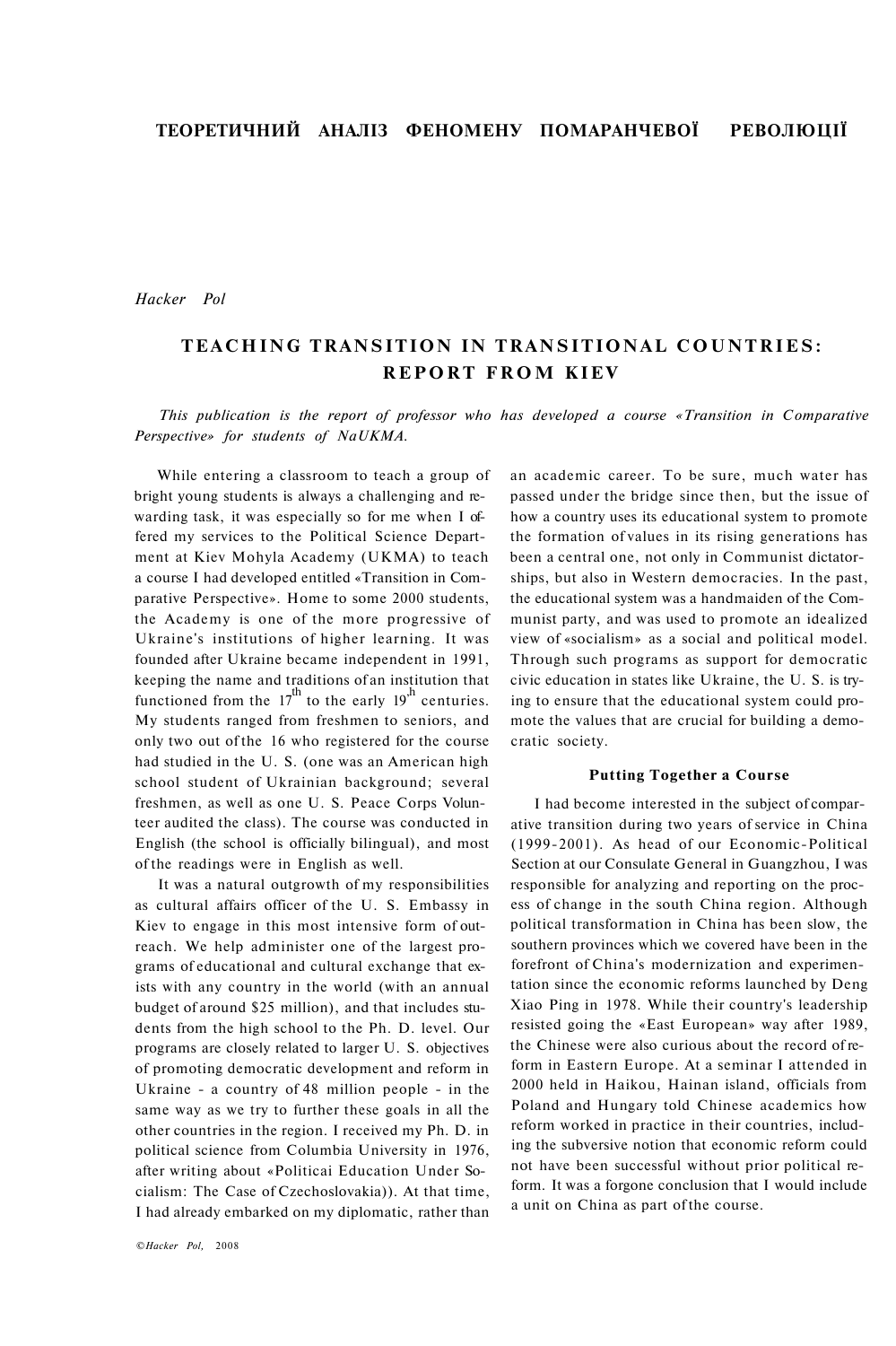### **Course Outline and Technique**

After going through about 20 different syllabi available on line, I settled on the following sequence of themes for the course, to be included in 17 class sessions (80 minutes each, two double sessions per week):

I. Theory.

1. Introduction to Transformation and Transition.

2. Nature of the socialist system; comparisons with capitalism.

3. The Third Wave and theories of democracy.

4. Transitology and its critics.

II. Practical Questions.

1. Ethnic issues.

2. Democratic consolidation; path contingency.

3. Institutions: bureaucracy, parties, elections; civil society.

4. Communist parties after communism.

III. Political Economy.

1. Democracy and development; shock vs gradualism.

2. Privatization, liberalization, and corruption.

IV. Country Case Studies.

1. Central and Eastern Europe.

2. Russia.

3. Ukraine.

4. China.

V. International Dimension.

1. Role of international assistance and donor organizations.

2. Transformation of the international system; new role for NATO.

The philosophy of the course was not simply to allow students to better understand how democracy does or does not evolve from authoritarian political structures, but also to encourage students to engage in critical thinking about these issues. From the first lesson, I tried to stress the idea of «science» in political science, and to get students accustomed to the idea of formulating hypotheses and assembling evidence to support them. While there will always be a debate as to the degree to which the social sciences can be qualified as sciences, my main thrust was to help students make informed judgments about the issues they were studying, as well as observing in their daily routine.

Each student was given a CD ROM at the beginning of the course, containing required and suggested readings. Some of these, however, were not available in electronic form, and photocopies were provided for each student (or, in the case of books or longer articles, a limited number of copies was made to be shared). I also established a website through the assistance of Ukraine Distance Learning <http://> [www.udl.org.ua/kma\)](http://www.udl.org.ua/kma) that provided additional links to interesting websites or articles, or allowed students to communicate their own views and opinions about the topics they were reading.

Students also received a copy of what may be the world's longest syllabus - 26 pages. This document included the usual information about the course objective and requirements, as well as readings and links. It was designed as much as a research resource as a syllabus, so it contained more works than students were expected to prepare each week (essential readings were marked with an asterisk). I included a synopsis of the content for articles, academic papers, or books which came with a summary, so that students could get the general idea of a work before they read it. This was one of many concessions made to the reality that they were taking a course in a language which was not their native tongue. In addition, a week before each lesson, I distributed one-page summaries for each of the next two lessons, containing core questions and issues on which the students should focus. Where I felt the material was more difficult or the students were not likely to have the time to read through a whole book chapter, I provided a summary myself. I was responsible for providing my own administrative support.

I tried other techniques to make it possible for them to learn under less than optimal conditions. In one case, I asked students to put together a combined book review from four reviews of Linz and Stepan's 1996 work on democratic transformation, since we did not have access to the book itself and even if we did, there would have been too much material for non-native English speakers to cover. Another way was to divide the class into teams each responsible for one subunit of a lesson. The teams were to work together and produce a combined group report for the rest of the class. Indeed, the choice of course material was largely dictated by the fact that there was no funding available for purchase of books, and thus, whatever we were able to read had to be available from the Internet. Actually, the Internet proved surprisingly resourceful; our Embassy purchased subscriptions to a number of data bases such as ebrary and [questia.com \(](http://questia.com)which provide full texts of books), and students also had access to periodicals through such services as EBSCO.

Outside speakers were another option, although our ability to use this resource was due to the fact that, located in Kiev, we had more access to such people than would have been the case elsewhere in the country. For the unit on Ukraine, I invited Vladimir Pigenko, a political science Ph. D. (Indiana University) who is today helping to manage the University's Parliamentary Development Program, which involves cooperation with Ukraine's Verkhovna Rada (parliament). One of Dr. Pigenko's works was part of the course readings on Ukraine.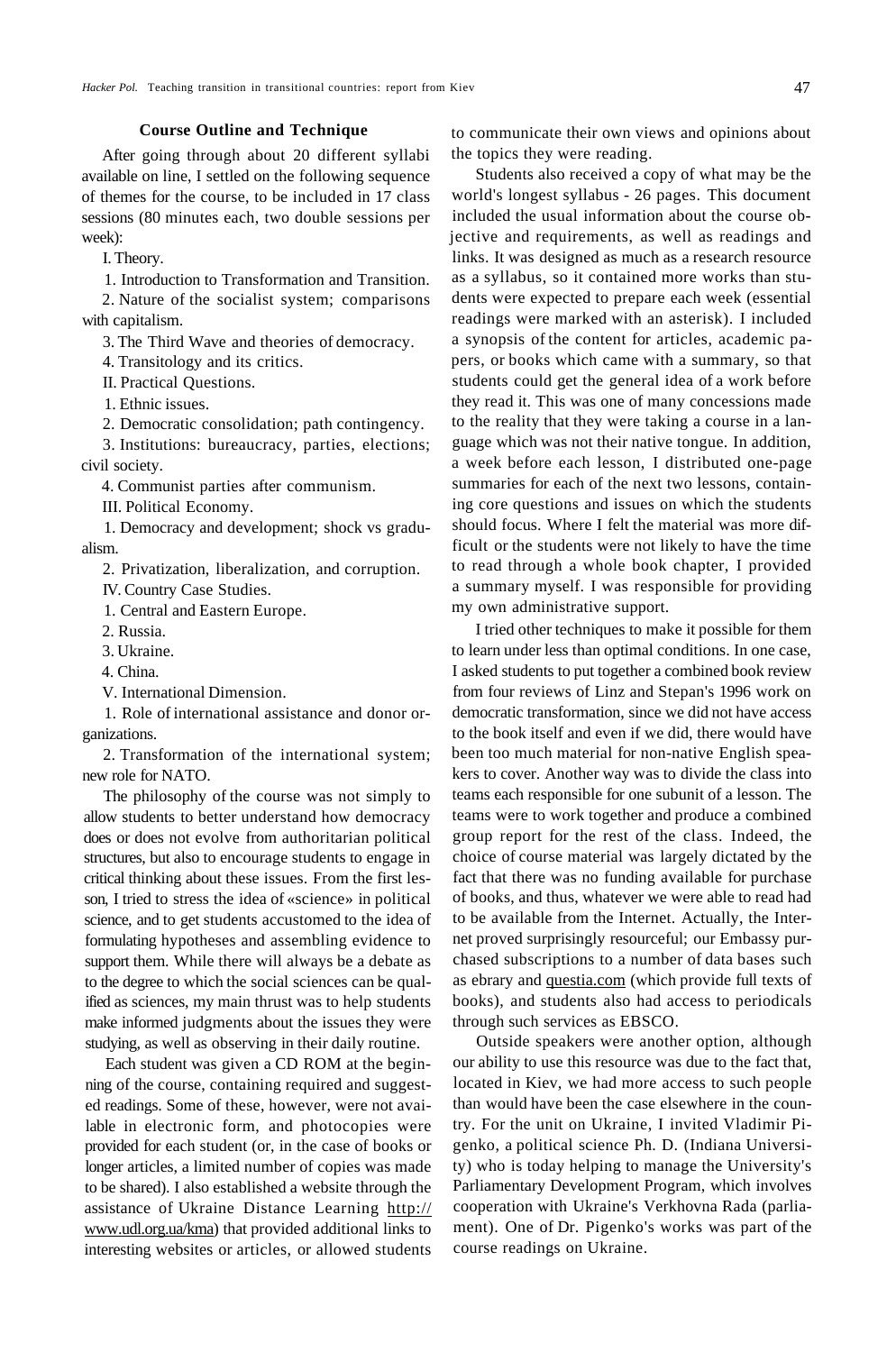While we were not able to invite Dr. Anders Eslund to visit our course (the Swedish-born economist is currently based at the Carnegie Endowment in Washington, D. C.), we did use the English language version of his most recent work, *Building Capitalism* (our Embassy is having the book translated into Ukrainian, and it will be available to Ukrainian readers this summer; Dr. Eslund has graciously agreed to allow full access to this version on our website). When Eslund lectured at the Economics Education and Research Consortium (EERC) - an English language Master's program located at the same university, several students took up my offer to raise their grades on their midterm (several had missed the point of what he was trying to say about economic reform) by producing a two-page summary of his remarks to his audience. A number of students later mentioned that these meetings with outside speakers were the best parts of the course. One idea they warmed to, but which in the end could not be carried out due to a temporary 11 -hour time difference between Ukraine and California, was to do a digital video conference with Prof. Michael McFaul of Stanford University (Prof. McFaul's 2002 article in *World Politics* was one of their readings). However, doing such teleconferencing with professors (and their students) in the U. S. is a wonderful incentive for young Ukrainians, and will probably develop in the future as the use of this technology gets more widespread. UKMA itself expects to develop this capability in the near future.

These were not the only teaching devices. Having returned from a trip to the U. S. during the middle of the semester, I brought back dried fruits from California and chocolates for all, and then proceeded to use my present as an object lesson on corruption. Playing the poor underpaid bureaucrat, I asked whether they would be willing to part with their new largesse if I would provide them some «services». However, having experienced petty corruption as part of their daily lives, they needed little prompting to understand its significance. In trying to explain how the rule of law depends on the citizen as much as those who make the rules, I introduced the subject by noting that, when taking a taxi in Kiev and Lviv, when I fastened my seat belt, the only difference in the reaction of the driver was that in the latter city, he would tell me «Ni treba» (Not necessary in Ukrainian), and in the former, «Ne nado» (Not necessary in Russian). When comparing this culture with the almost automatic response of Americans of fastening their seat belts when they get into a car, some students thought that fear of fines was the motivating factor in the U. S., not grasping that for rule of law to work, voluntary compliance by the vast majority of citizens is the most important factor.

#### **Student Feedback**

As a sign of America's commitment to democracy in the classroom, I distributed an evaluation form asking students to rate the course, my work as an instructor, and their own work as students. The idea was to underscore the point that they are also responsible for their own learning, but also to understand the process and motivation for that learning. This was a novelty for students, who normally live for their own grades, not for the day they can grade their professors. Although Ukrainian universities traditionally use the lecture method of instruction, some professors at UKMA, especially those who have participated in educational exchange programs with the U. S. or other Western countries, have tried to introduce changes. Indeed, in this case, I tried to get the students involved in discussions as much as possible. The problem turned out that a few, who were comfortable in English, tended to dominate the discussion, whereas others, not so sure of their abilities, elected to listen more than speak.

Why did students register for this course? There is a certain novelty in a Ukrainian university in taking a course with a foreign instructor. Students can improve their English, and get access to materials or works by political scientists with whom they are unfamiliar. Most of my students had heard of Samuel Huntington and Zbigniew Brzeziński, and a few knew of Robert Dahl. But the great majority of current thinkers in democratic theory were completely virgin territory to them. Several wanted to learn American approaches to the study of their own society, and to understand how Ukraine's development fit into a larger context.

In general students were highly positive, noting that the course had raised a lot of issues faced by people in transitional countries, but presented «alternative perspectives». Some students were particularly pleased that many of the readings were also found on a syllabus for a course they will be taking next semester, so they ware already familiar with much of the material. However some students lamented the amount of reading required and felt that the summaries provided were especially useful to them (probably the only portion of the readings they read!) in clarifying the meaning of these articles. Students were especially grateful to get most of their readings on a CD ROM, and commented that, even if they did not read everything for this course, they would use the readings as reference materials for future courses. However, several students who complained of their limited computer access felt that printed materials worked better for them than a CD ROM, even though they did not need Internet access to use it. On average, students admitted to having completed only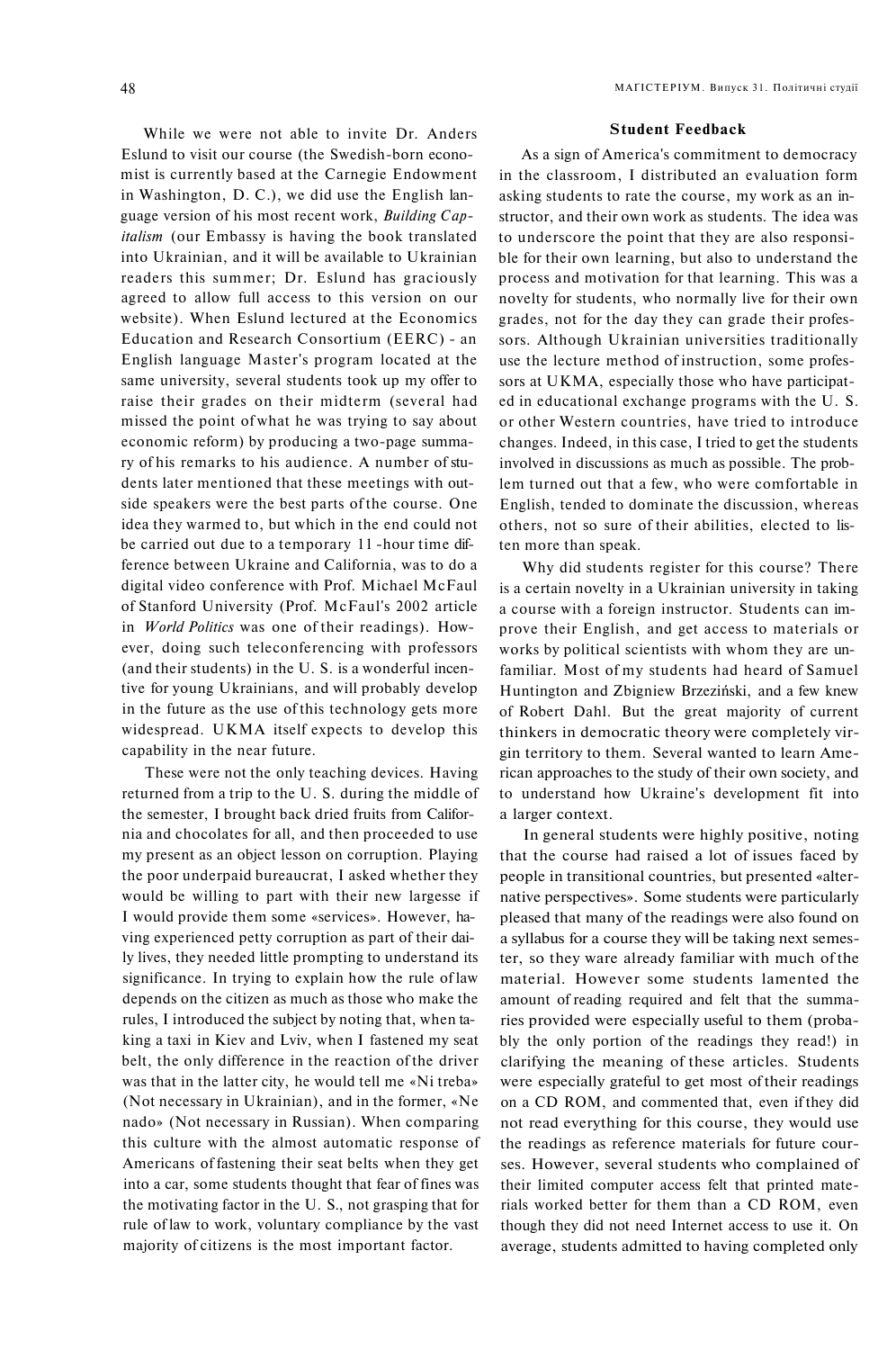half of the assigned readings, citing pressure from as many as seven or eight other courses, as well as difficulty in understanding the material.

One reading that evoked the most emotional reaction from some students was a Russian-oriented view of the situation of the Russian diaspora in the former Soviet Union (Streltsova). The article, which depicted the Russians as victims, drew an indignant response from several students («that's just the way the Russians think about themselves»).

The use of the course website was a novelty for most of the students. It was intended to create a virtual community where they could not only gain access to course readings and announcements, but also to share ideas outside of the formal classroom setting. Unfortunately, very few availed themselves of this opportunity. A few never accessed the site, while many others accessed it only on occasion, and then only as passive consumers. As the use of the Internet spreads in Ukrainian classrooms, they will also grasp the opportunities it provides.

Characteristics of Student Learning:

For a number of students, learning seems to have been focused on remembering facts rather than being able to critically evaluate the materials they were reading. One young man, for instance, submitted a paper on U. S. and European aid to Ukraine (after his first paper was rejected for not conforming to the themes of the course). However, instead of presenting analysis of aid programs, including what they accomplished, their motivations, or limitations, he merely listed the attributes of those programs. Other students also showed difficulty in going beyond simply rephrasing what they had learned from a single author and putting that author's views in a critical context.

#### **Plagiarism**

No discussion of student-instructor interaction in a Ukrainian classroom would be complete without mentioning plagiarism. Not having been prepared for the phenomenon, and not wishing to play the role of taskmaster to my students, I initially left this issue unmentioned, and instead concentrated on explaining what is required in writing a research paper. As it turned out, about half the students presented papers that had been totally or partially plagiarized. One took the background portion of a project proposal for a grant on corruption studies and presented it as part of her own paper on corruption, oblivious to the irony that her plagiarism was itself a form of corruption. When I uncovered these cases (in all but one instance it only took a few minutes of searching through [google.com\)](http://google.com), I told the students what they had done and informed them that they would get no credit for a plagiarized term paper. I also presented (and handed out at the last class session) some «how to avoid plagiariasm» materials from several leading U. S. universities. Reactions differed, from sarcasm («do you mean to say I, as an undergraduate, can't think up my own typologies of state behavior?») to denial («yes I know what is plagiarism, and this isn't it, since I used many sources») to incredulity («do you think I have time to start reading all these sources?») to defiance («I don't know how you do things in America, but this is what we call a *referat* - it's the way we were taught to write term papers») or educating me («what you wanted us to do is a *«kursova robota»* [term paper]; such a work is written only once a year and it presumes a full-fledged author's research... such a demand is too complicated at the moment»). In nearly every case, with a lot of patience and explanation about what I expected from them, and given the knowledge that they would otherwise fail the course, the students went back to work and produced papers which reflected more of their own work<sup>1</sup>.

One problem is that students do not always understand the difference between plagiarism and honest academic research, and that they are ill equipped to carry out the latter. While I had tried to stress the importance of the scientific approach in any discipline they are studying, including the formulation of hypotheses and collection of data, putting this idea into practice seemed daunting for many of them. Even one young lady (her paper was completely honest), who had studied at an American high school and was the daughter of a respected social scientist, had trouble with the concept of measuring democratic attitudes. In her comparison of center-periphery relations, she simply used the fact that fewer people voted to keep the USSR in the 1991 referendum on that subject in the capital cities of Kiev (Ukraine) and Minsk (Belarus) than elsewhere in those countries, to conclude that citizens in those capitals were «more démocratie» than counterparts in other cities where a high percentage voted in favor of retaining the Soviet Union.

<sup>1</sup> Peddling or writing term papers has become a major enterprise in the former Soviet republics. Russian language sites offering term papers include (with 27,000 papers available) [http://www.ireferat.ru \(](http://www.ireferat.ru)prices on this Russian site range from about \$12 for a simple *referai* to \$105 for a master's thesis), [http://www.referatik.com;](http://www.referatik.com) [http://www.ref.com.ua;](http://www.ref.com.ua) [http://aditec.ru/misc/refcrat a](http://aditec.ru/misc/refcrat)nd <http://referet.ru/folder/75>(the latter is one specifically offering papers in political science and, like some sites, allows the reader to download files free of charge). The Ukrainian site [http://referats.kiev.ua e](http://referats.kiev.ua)ven offers potential authors a chance to see the themes proposed by customers who need someone to ghost-write their academic papers.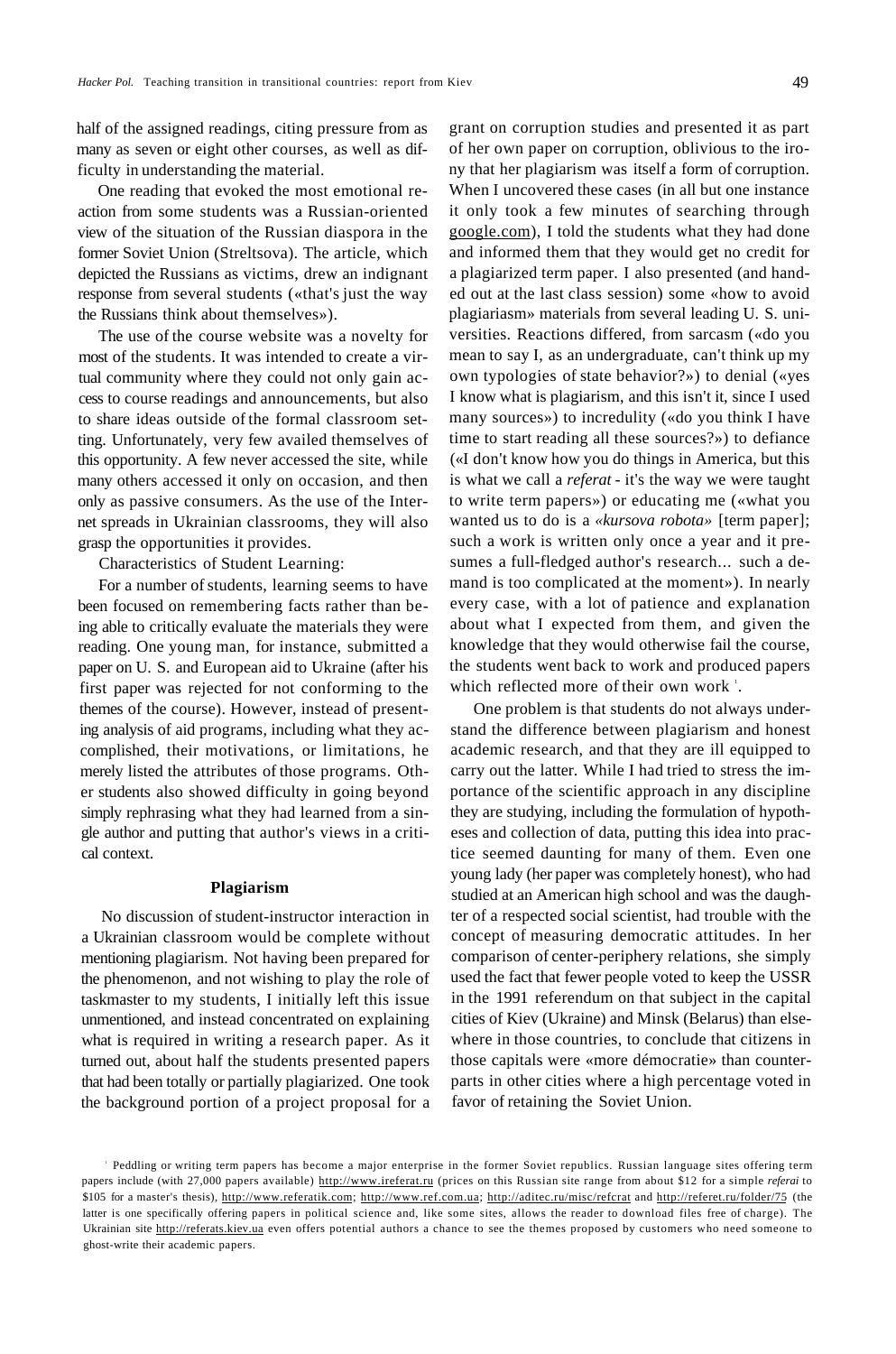Plagiarism, in the view of some, reflects a lack of respect for intellectual property in general. As one

Ukrainian Fulbright scholar recently argued, «...the reason for students' plagiarism in Ukraine is not the techno-overdose of the research process but the general atmosphere of indifference in society to the cases of plagiarism. There is no demand for public control over the use of intellectual production» (Homilko, 2002). An American who had taught at a provincial university also related his shock on finding his students regarded a test as the opportunity to do collaborative work with each other (Johns, 2001).

It is also a legacy of the Soviet past, where independent intellectual pursuits were discouraged, especially in the social sciences. Plagiarism is also a coping mechanism for some. Students at Ukrainian universities are overloaded, taking 30-35 hours of courses per week. More than one of my students asked not only how they could keep up with the reading, but also how they could have the time to write an original research paper when they had to handle seven or eight other courses at the same time. Also, several who were not confident in their own English ability felt the only way to produce acceptable writing in English was to simply reproduce what someone else had written. In some cases, students who originally wrote a plagiarized work in English submitted a revised paper in Ukrainian.

### **Language Capabilities**

Our class was conducted entirely in English. Ukrainian students generally like the idea of using and improving their skills in English, and taking a course with an American instructor offers them the opportunity to do so without traveling to another country. When I repeated a mini version of this course at Taurida National University in Simferopol (Crimea), I first conducted it in Ukrainian (mixed with some Russian). However, some of the students asked whether I could use more English to help them improve their comprehension. I also used a limited number of Russian language sources, and while at Taurida found out that the «Mother of all transition articles», Dankwart Rustow's 1970 piece on the transition to democracy, had been translated into Russian.

When conducting a class in a foreign language, however, something gets lost in the translation, both literally and figuratively. Our professional literature is filled with concepts and jargon that will be sufficient challenge to an American undergraduate. How to explain them to a Ukrainian? Some words, like arbitrage may sound exactly like Ukrainian equivalents, but they have very different meanings. Others, such as rent-seeking or state capture, use words that students can grasp individually, but which elude them

when combined into new terms with their own meanings. For this reason, when distributing one-page study guides for their lessons the following week, I tried to identify vocabulary terms that I knew would be difficult for them or which would not be found in their dictionaries. Even so, there was a clear distribution of English abilities among the students. The best were two young women who had gone on one of our exchange programs to study in the U. S. for a year. They also participated actively in class discussions. Some of the others, however, were less confident of their abilities, or perhaps wowed over by their classmates, and chose to take a more passive role. In the evaluations I received at the end of the course, a number of students indicated that they would have liked to participate more, but they felt less than confident of their English. Indeed, one American professor from the University of Florida who visited the class commented afterwards that he was amazed at the openness and breadth of student participation in class discussions. But luckily, when I asked students to say whether they felt a cultural gap, besides the linguistic one, only one replied in the affirmative.

On the other hand, all students experienced difficulties in expressing themselves on paper. Large blocks of some students' essays simply had no meaning even though they were written in English. One young man used «sélection» when he meant «élection», so his vocabulary mistakes made his thoughts difficult to follow. One senior asked during her final exam whether she could write the answers in Ukrainian, yet she submitted a paper in perfect English the following week, not thinking that I would notice the reason for her sudden «improvement». When I called her to account, she apologized, but asked to redraft her paper in Ukrainian, with which she was much more comfortable. Even at UKMA, where bilingualism is a source of pride, students' writing skills in English are still only in the developmental stage. In this case, I felt my most useful contribution would be to show them how their thoughts could be expressed in proper English, leaving their corrected papers as a model, but without trying to grade them on their English abilities. (Indeed, one of the proposals recently received by the Civic Education Program [see Links below] is for a course in academic writing in English, which will give students practice in writing critiques, research proposals, papers, and essays.)

#### **Student Input**

One of the questions I asked students to answer on their course evaluation form was their own level of input into the course. Many admitted that they had read only a fraction of the readings on their list for each lesson, and some skipped or were late to classes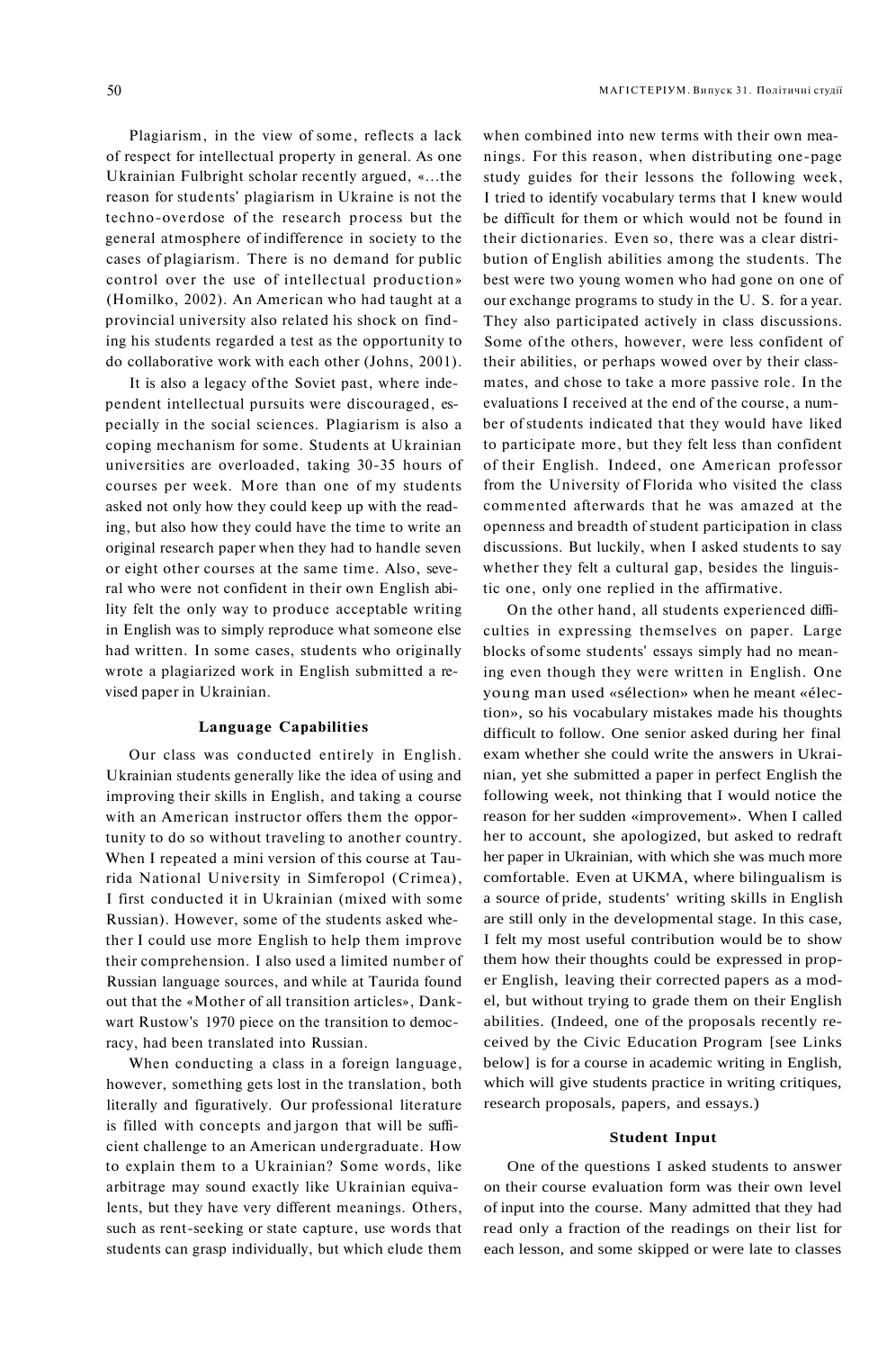on an almost regular basis. Realizing that my course was one of many that the students had to contend with, I tried to avoid iron rules of discipline. However, very few students actually handed in their course assignments on a regular basis - they were required to write a one page summary of their readings for each lesson, to show they had read and analyzed them. At the end of the course, a number of students asked whether I would still accept these summaries from several months earlier if it would «raise their grade». I explained that the purposе of the assignment was to help them be prepared for class discussions, and that long after the fact, such writing had lost most of its meaning. How does one cope in such a situation? While my purpose was never to «dumb down» their lessons, I found it necessary to provide outline summaries of some of their readings, understanding that most of the students were not going to find the time to do all the readings themselves.

UKMA, as is typically the case in Ukraine, has a benevolent policy toward student success. A student who receives a poor score on a test is entitled to ask to take it a second time (Prof. Johns, in his article, write that in his university, it was three times). Most of the students waited until the last day of class to hand in their papers. One young lady, who had not attended class for over a month, sent me an e-mail version of her paper a week after the class was over, and it was plagiarized. Another student who was absent for half the semester without explanation showed up in the Political Science Department a week after classes ended. Told that she was about to fail because she had not submitted a research paper, she suddenly became energized and arranged to have her final grade delayed until her paper was completed. When it was, it did not include a single footnote. It is quite clear that the University does not want students to fail, and gives them more opportunities than Americans are afforded at U. S. universities to make up or improve their work. «Can she do some additional work to bring up her grade?» was the question I heard several times. All this being said, there were other students who were very diligent in their studies and work, and did their utmost under difficult circumstances to fulfill their requirements. One student who had studied in the U. S. even produced a surprise: a paper complete with her own regression analysis of Foreign Direct Investment (FDI) and its relationship to democracy.

#### **Diplomat as Teacher**

Coming from the world of diplomacy, I had some admitted disadvantages. I had not been in a classroom in the role of teacher for almost a decade, and my previous experience involved individual lectures rather

than setting up and managing a whole course. To teach a course adequately, one must be up to date on the literature in the field, and most especially with the literature assigned to students to read. Thus, I spent several months before actually stepping into the classroom simply assembling and reading materials and acquainting myself with how others had organized similar courses in the past.

On the other hand, a diplomat does have some advantages. My craft in trade has been political reporting and analysis for nearly 30 years, even if my readers have been in Washington and in embassies in the regions where I have served, rather than an academic audience. Some of my previous assignments have given me a first hand experience of the events and processes, which were the subject of this course. In using the example of Slovakia, for instance, I could draw on my personal relationship with that country's leadership, including its president, prime minister, and foreign minister. In discussing China, I could relate my own first-hand knowledge regarding pervasive corruption or a lack of rule of law, as well as the issue of how Chinese academicians deal with the question of reform in their country. I was also able to relate my on-the-ground experiences with the peace process in Bosnia.

## **The Larger Context**

Political scientists in Ukraine are now engaged in the process of defining their discipline and making it relevant to their own professional needs, as well as to the needs of their own country. Those with Western experience often refer to themselves as «politychni naukovtsi», the direct translation of political scientists, whereas they pin the older, somewhat derisive label of «politologi» (translated as «politologists») on their colleagues who began their careers in the departments of scientific communism of various universities before 1991 and since then tried to reinvent themselves as political scientists. Political science today in Ukraine in some ways recalls my first exposure to the discipline at Columbia University in the late 1960's, when the Department of Public Law and Government had not yet undergone its metamorphosis, and quantitative data analysis was only just being introduced. At UKMA, political science is still heavily oriented to such fields as political theory or philosophy. There are no courses on methodology, which would help students understand how research is carried out on current topics of interest. Many of the readings I assigned to students were themselves research papers given by American political scientists at the most recent meetings of the APSA. While most of the students were unprepared to go into the rigors of multiple regression analysis,